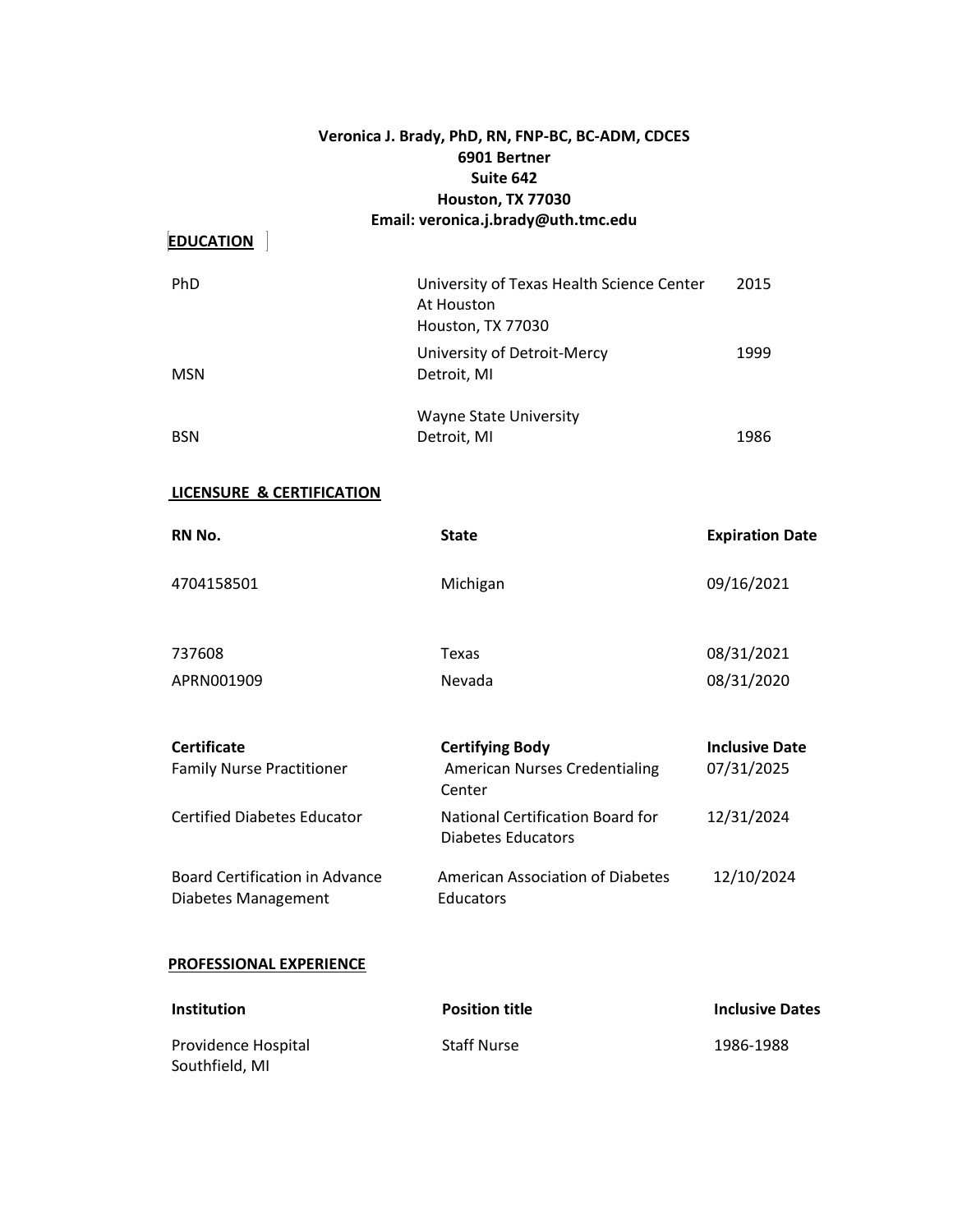| Providence Hospital<br>Southfield, MI                                                         | Rad Onc Nurse                                                                                                                                                               | 1988-1990   |
|-----------------------------------------------------------------------------------------------|-----------------------------------------------------------------------------------------------------------------------------------------------------------------------------|-------------|
| Providence Hospital<br>Southfield, MI                                                         | <b>Nurse Manager</b>                                                                                                                                                        | 1990-1992   |
| Santa Monica Hospital<br>Santa Monica, CA                                                     | Nurse Manager                                                                                                                                                               | 1992-1993   |
| Sinai Hospital<br>Detroit, MI                                                                 | <b>Rad Onc Nurse</b>                                                                                                                                                        | 1993-1997   |
| <b>Botsford Hospital</b><br>Farmington Hills, MI                                              | <b>Staff Nurse</b>                                                                                                                                                          | 1997-1998   |
| St Johns Health System<br>Detroit, MI                                                         | <b>Nurse Practitioner</b><br>School based clinic                                                                                                                            | 1999-2000   |
| Vista Maria<br>Dearborn, MI                                                                   | Director of Health Services                                                                                                                                                 | 2000-2002   |
| University of Detroit-Mercy<br>Detroit, MI                                                    | Adjunct faculty                                                                                                                                                             | 2002 - 2004 |
| Labor Source 2000<br>Southfield, MI                                                           | Nurse/Case Manager                                                                                                                                                          | 2002-2006   |
| Henry Ford Health System<br><b>Internal Medicine</b><br>Detroit, MI                           | <b>Nurse Practitioner</b>                                                                                                                                                   | 2002-2006   |
| University of Michigan<br>Project CHOICES<br>Ann Arbor, MI                                    | <b>Nurse Practitioner</b>                                                                                                                                                   | 2006-2007   |
| The University of Texas MD Anderson Nurse Practitioner<br><b>Cancer Center</b><br>Houston, TX |                                                                                                                                                                             | 2007-2015   |
| University of Nevada, Reno<br>School of Medicine (UNR Med)<br>Reno, NV                        | <b>Associate Professor</b><br><b>Nurse Practitioner</b><br>Program Coordinator Diabetes Self-<br>Management Education (DSME)/<br>Diabetes Self-Management Program<br>(DSMP) | 2015-2019   |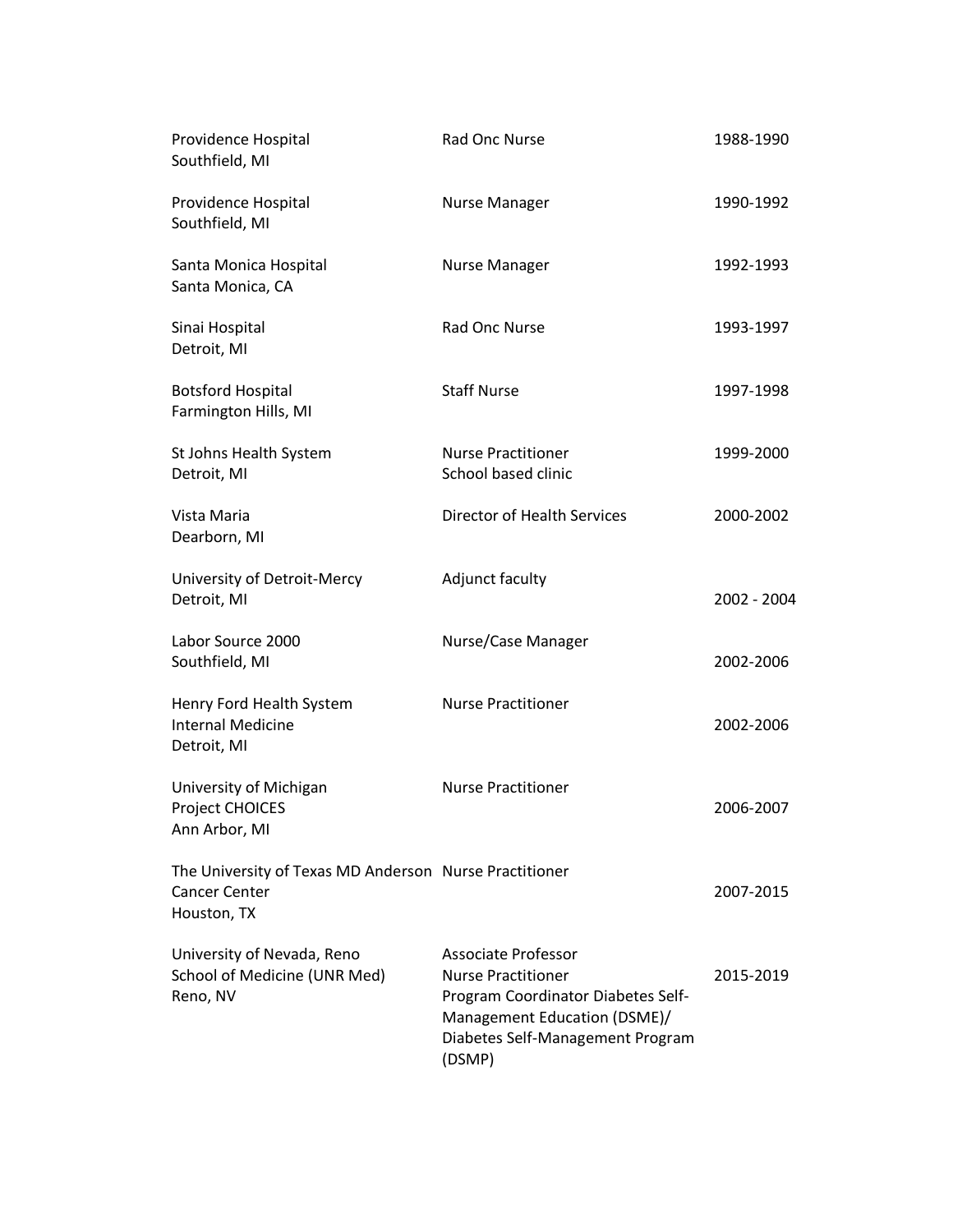| University of Nevada<br><b>School of Nursing</b><br>Reno, NV   | Adjunct clinical faculty  | 2016-2019     |
|----------------------------------------------------------------|---------------------------|---------------|
| University of Texas<br><b>School of Nursing</b><br>Houston, TX | Asst Professor-Clinical   | 2019-present  |
| University of Texas MD Anderson<br><b>Cancer Center</b>        | <b>Nurse Practitioner</b> | 2019- present |

### **HONORS & AWARDS**

| Award                                                        | <b>Awarding Organization</b>                                                 | <b>Date</b> |
|--------------------------------------------------------------|------------------------------------------------------------------------------|-------------|
| Recipient--Loretta Ford Nurse<br><b>Practitioner Award</b>   | University of Detroit-Mercy                                                  | 1999        |
| Invest in Quality Grant                                      | Amgen                                                                        | 2003        |
| Pinnacle Award Winner-<br><b>Excellence in Diabetes Care</b> | Novo-Nordisk                                                                 | 2004        |
| Best Practices (in Diabetes Care)<br><b>Award Recipient</b>  | AMGA                                                                         | 2006        |
| Recipient of Outstanding Patient<br><b>Educator Award</b>    | UT MD Anderson Cancer Center                                                 | 2007        |
| Nominee -- Clinical Excellence<br>Award                      | UT MD Anderson Cancer Center                                                 | 2013        |
| Sigma Theta Tau                                              |                                                                              | 2012        |
| in Advancing Nursing Science<br>Award                        | Honorable Mention for Excellence American Association of Colleges of Nursing | 2015        |
| Harris County Clinic Excellence<br>Award                     | University of Texas-HSC                                                      | 2016        |
| PhD Student Writing Award                                    | University of Texas-HSC                                                      | 2016        |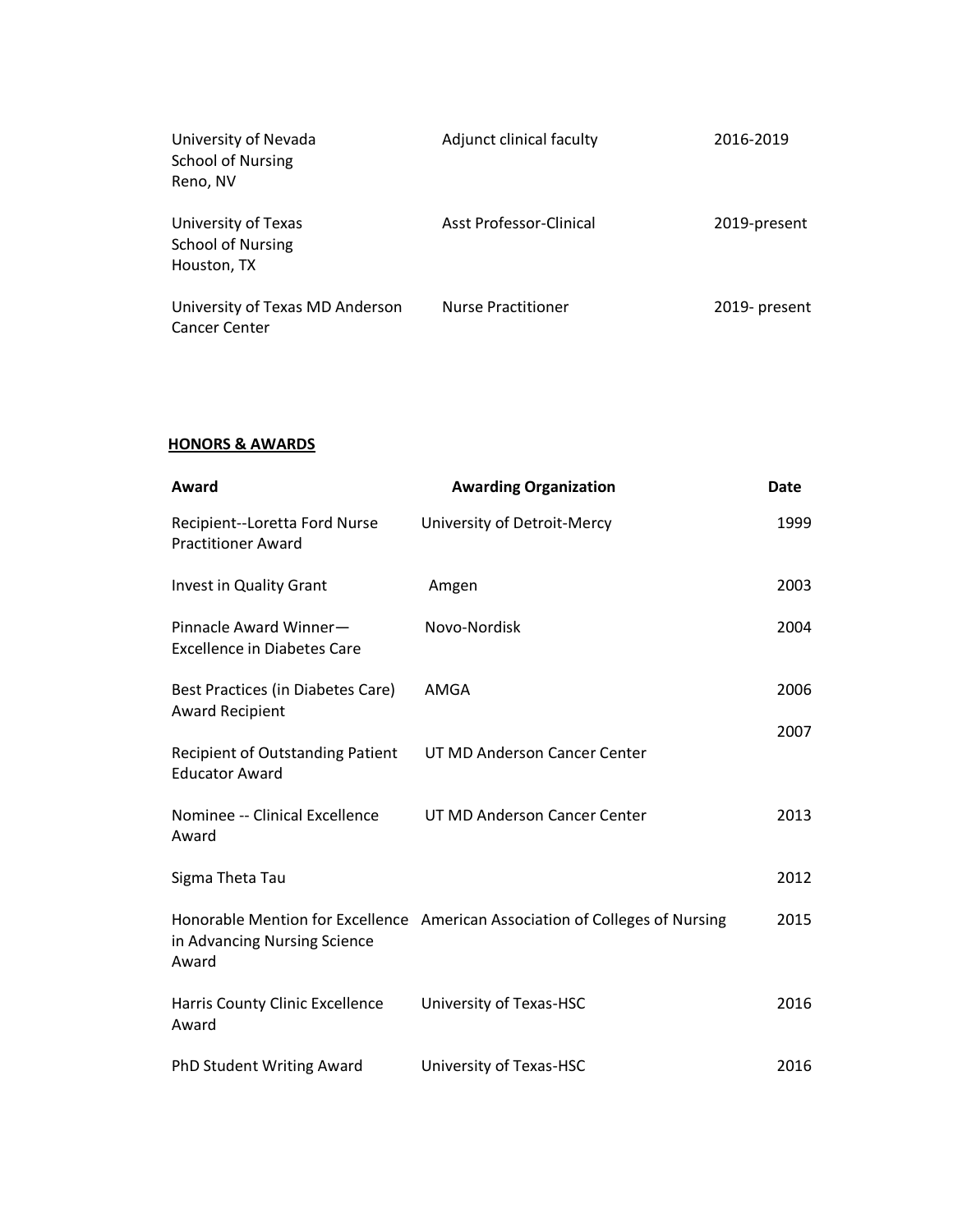#### Oncologic Emergency Conference

#### **GRANTS**

#### **Research Grants**

Faculty Development Award (\$5000) University of Nevada, Reno SOM 2015 *Funds used to study continuous glucose monitoring in patients with type 1 and 2 diabetes to improve overall glycemic control by: 1. determining if patient has hypoglycemia unawareness; 2. detecting glucose variability that is not captured by SMBG; 3. determining the effects of diet, exercise and insulin therapy on day-to-day blood glucose values*

### **Other Funded Projects Including Contracts for Service**

Grant from Dignity Health & St. Rose Dominican Hospitals for the development of DSME program at UNR Med- \$17,000 2016-2017

*Funds used to administer the Diabetes Self-Management Education program. The program is one of 3 AADE recognized programs in Northern Nevada. The program will provide education to patients with T1DM, T2DM and their significant others. Being a certified program will allow for billing of these services. Also, offering these services is an additional way that we can contribute to keeping Nevadans healthy.*

#### **PUBLICATIONS**

### **Peer Reviewed Publications (past to current)**

- **1. Brady, V.J.** (2012). Vitamin D deficiency: Beyond bone health. *Clinical Advisor* (15), 9. 20-26
- **2. Brady, V.J**. (2013). Management of hyperglycemia in the intensive care unit: When glucose reaches critical levels*. Critical Care Nursing Clinics of North America,* (25) 1.7- 13. doi: .org/10.1016/j.ccell.2012.11.003
- **3.** Olausson, J., Hammer, M. **Brady, V.,** (2014). The impact of hyperglycemia on hematopoietic cell transplantation outcomes. *Oncology Nursing Forum 41*(5) E302– E312. doi:10.1188/14.
- **4.** Hershey, D.S., Leak, A., Olausson, J. Davis, E., **Brady, V**., Hammer, M. (2014). Hyperglycemic-inducing neoadjuvant agents used in treatment of solid tumors: A review of the literature. *Oncology Nursing Forum 41*(6), E343-E354. doi: 10.1188/14.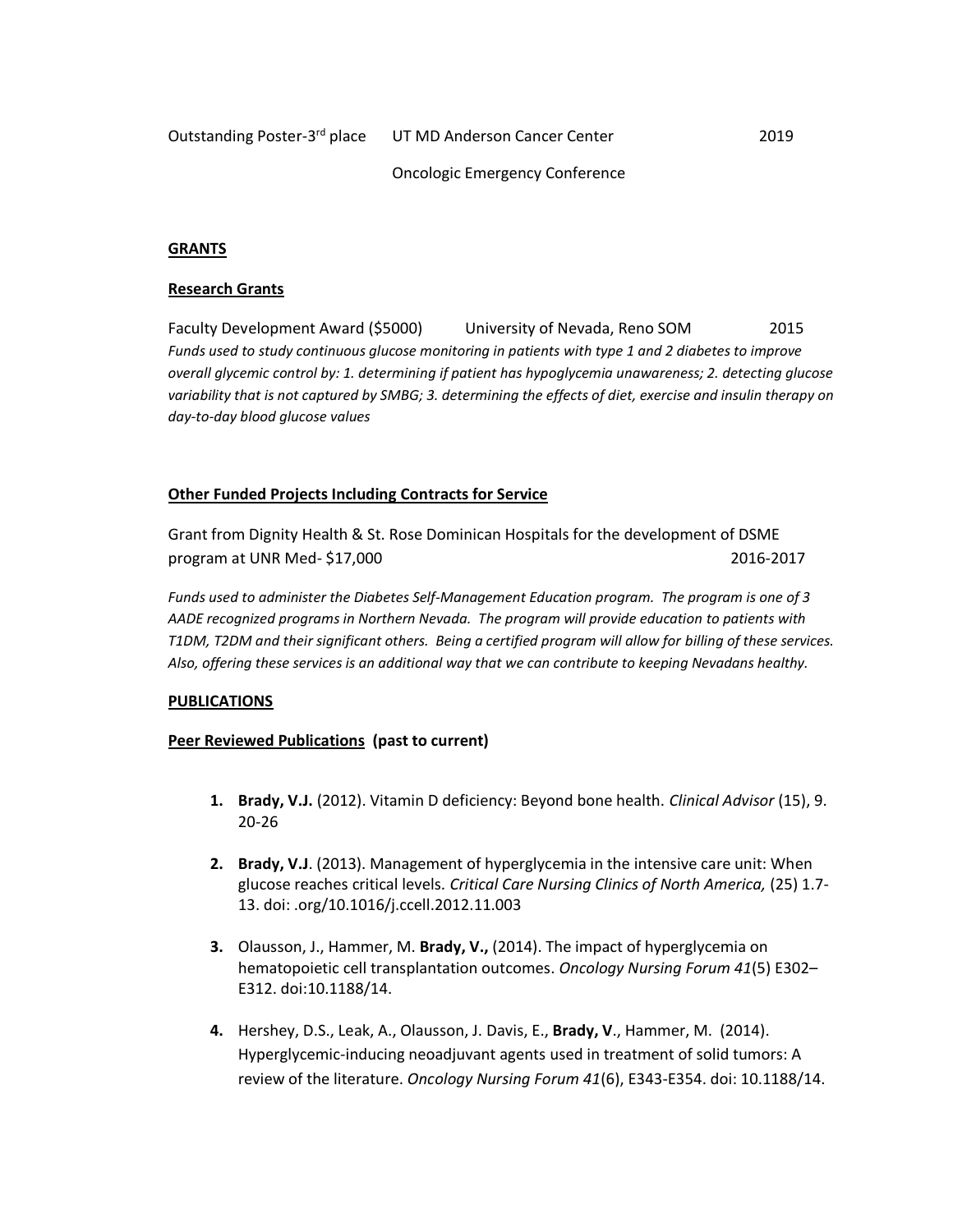- **5. Brady, V.J**., Grimes, D., Armstrong, T., Wood, G. (2014). Management of steroidinduced hyperglycemia in hospitalized patients with cancer: A review. *Oncology Nursing Forum 41*(6), E355-E365. doi: 10.1188/14.
- **6. Brady,V.**, Thosani, S., Zhou, S., Bassett, R., Busaidy, N.L., & Lavis, V. (2014). Safe and effective dosing of basal-bolus insulin in patients receiving high dose steroids for hyper-CVAD chemotherapy. *Diabetes Technology and Therapeutics.* doi: 10.1089/dia.2014.0115
- **7.** Storey,S. **Brady, V.**, Leak, A. Davis, E., Hammer, M., Hershey, D., Olausson, J., Seley, J. (2016). Controlling malglycemia in patients undergoing treatment for cancer. *Clinical Journal of Oncology Nursing 20*(1)*.* doi 10.1188/16.CJON.92-94
- **8.** Brady,V. (2017). Insulin Therapy-The old, the new and the novel-An Overview. *Nursing Clinics of North America.*
- **9.** Hammer,M., Storey, S., Soltow-Hershey, D., **Brady, V.**, Davis, E., Mandolfo, N., Leak-Bryant, A., Olausson, J. (2019) Hyperglycemia and Cancer: A State-of-the-Science Review. *Oncology Nursing Forum 46* (4). doi: 10.1188/19.ONF.459-472

### **Non-Peer Reviewed Publications**

**Brady, V.J**., Living With Diabetes and Cancer. *Coping with Cancer Magazine*. Jan/Feb, 2010. Volume 24, Issue 1

Sanders, M.E., **Brady, V.J.**, Stuhr, R.M., & Thomas, K. Prediabetes: At the Crossroads. *The Journal on Active Aging.* May/June 2018. 75-88

**Brady, V.J.** Diabetes in older adults: Should we worry? *The Journal of Active Aging*. November/December 2018.

### **Books & Chapters**

**Brady, V.** (2019). Endocrine Toxicities. In Olsen,M. LeFebvre,K. & Brassil, K (Eds). *Chemotherapy and Immunotherapy Guidelines and Recommendations for Practice* (pp.525-534). Pittsburg, PA: ONS

### **Media & Other Creative Products**

Project ECHO-Diabetes & Endocrinology-Telehealth, Reno, NV

Poster: Fast 50 Facts! Prediabetes and Type 2 Diabetes Prevention. Sanders, M.E., **Brady, V.J**., Stuhr R.M., & Thomas, K. 2018.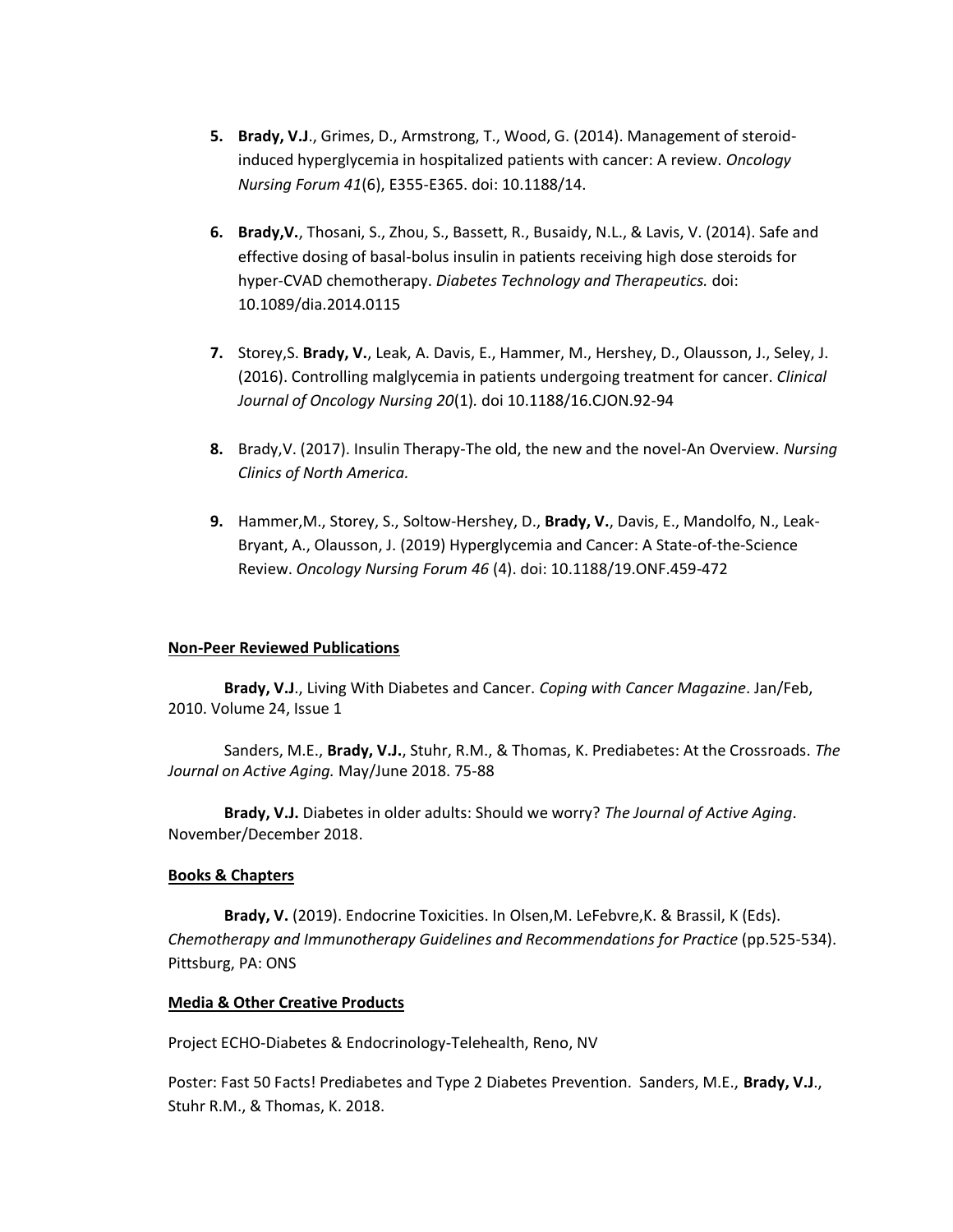Media appearance- Channel 2- Ask the Doctor-Pre-diabetes, 2/11/2019

### **Peer Reviewed Abstracts**

Davis, E.D., Danciu, E., **Brady, V.**, Bryant, A.L. Diabetes Education in Oncology: Provider and Patient Collaborative Approach to Improve Outcomes. American Association of Diabetes Educators Annual Meeting. Abstract submitted for presentation Aug 6-9, 2014.

**Brady, V.**, Hammer, M., Olausson, J., Soltow-Hershey, D., Leak. A., Davis,E. Management of Type 2 Diabetes in Patients with Cancer. ONS Congress, Anaheim, CA. Abstract submitted for presentation May 1-4, 2014.

Davis, E. D., Olausson, J. M., Hershey, D. S., **Brady, V**., Leak, A. (August 2013). Glycemic control in people with cancer [GCPC]: Building relationships in diabetes and cancer care. Annual Meeting of the American Association of Diabetes Educators, Philadelphia, PA.

**Brady, V.** (2014). The Role of Diabetes Certified Advance Practice Nurse in a Cancer Institution.

### **PRESENTATIONS**

### **International**

2/09 - Safe and Effective Starting Doses of Multiple Dose Insulin for Patients Receiving High Dose Steroids. Poster Presented at Diabetes Technology and Therapeutics (DTT) meeting, Athens, Greece

### **National**

11/12 - Cancer treatment and glycemic control in patients with diabetes and solid tumor cancers: A Literature Review. Poster presented at Oncology Nursing Society, Connections: Advancing Cancer Care through Science, Phoenix, AZ.

6/12 **-** Safe and effective dosing of basal-bolus insulin in patients receiving high dose steroids for hyper-CVAD chemotherapy. Poster presented at American Diabetes Association 74<sup>th</sup> Scientific Sessions, San Francisco, CA

8/13 - Glycemic control in people with cancer [GCPC]: Building relationships in diabetes and cancer care. Poster presented at Annual Meeting of the American Association of Diabetes Educators, Philadelphia, PA.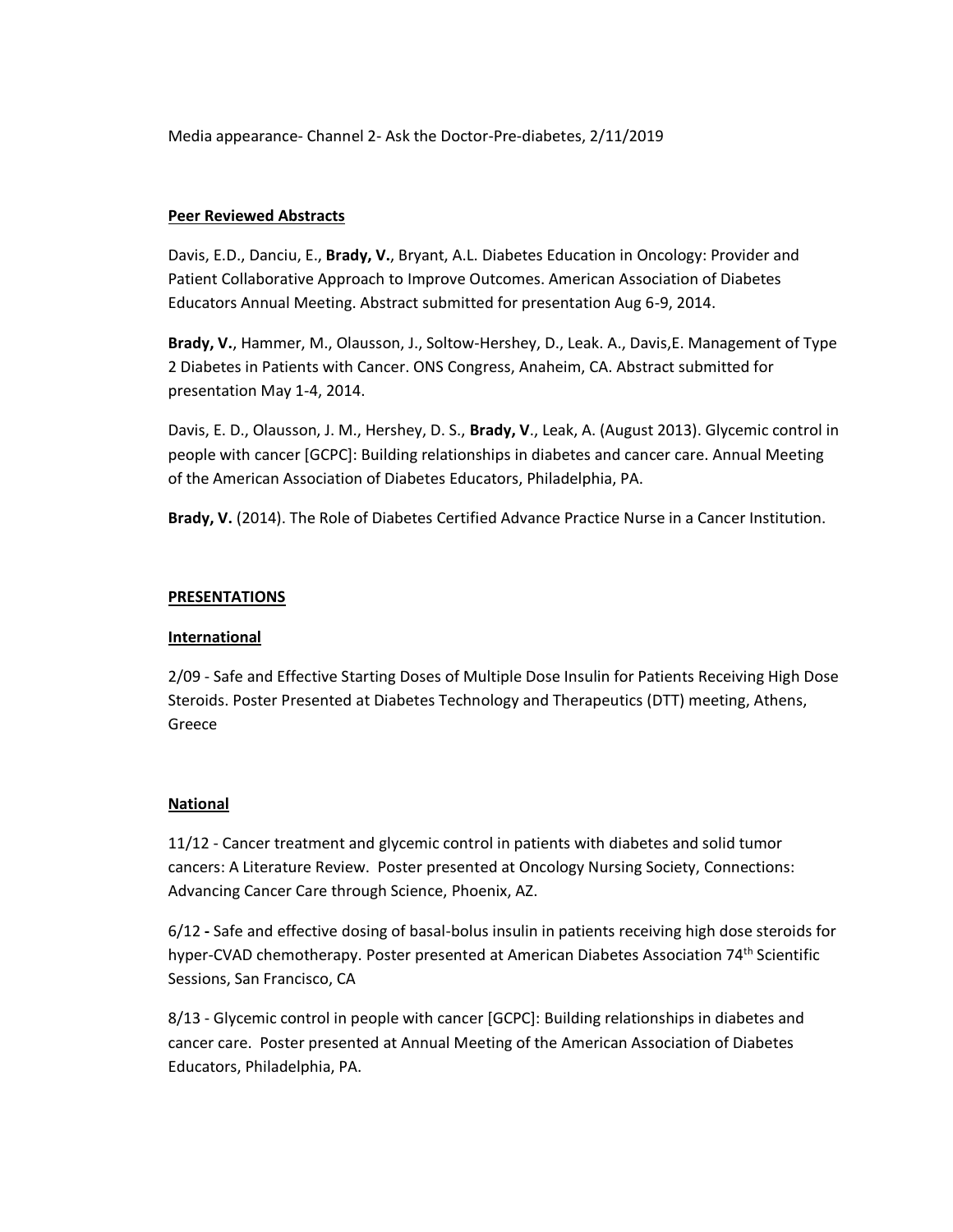8/14 - Diabetes Education in Oncology: Provider and Patient Collaborative Approach to Improve Outcomes. Poster presented at American Association of Diabetes Educators Annual Meeting, Orlando, Florida.

8/16- Diabetes and Cancer: Podium presentation at Annual Meeting of American Association of Diabetes Educators, San Diego, CA.

9/16-Diabetes and Cancer: Podium presentation at Annual State of the Science-Council for the Advancement of Nursing Science Meeting, Washington, DC

8/17-Role of CGM in management of hypoglycemia following gastric bypass: Podium presentation at Annual Meeting of American Association of Diabetes Educators, Indianapolis, IN

4/18- Cancer and Diabetes: Podium Presentation at Annual Meeting-Oncology Nutrition Dietic Practice Group, Minneapolis, MN (Invited speaker)

5/18-Using CGM for non-diabetic endocrine issues: An Effective weapon- Pediatric Endocrinology Nursing Society, Bonita Springs, FL. (Invited speaker)

8/18-Use of group visits to provide prenatal care to patients with diabetes. Poster presented at Annual Meeting of the American Association of Diabetes Educators, Baltimore, MD

### **Regional/State**

6/08 - Safe and Effective Starting Doses of Multiple Dose Insulin for Patients Receiving High Dose Steroids. Poster Presented at Multinational Association for Supportive Care in Cancer (MASCC) meeting, Houston, TX

### **Local- Nevada**

5/14 - Steroid induced hyperglycemia in patients with mantle cell lymphoma treated at MDACC*.* Poster presented at General Internal Medicine Annual Research Retreat, Houston, TX.

6/14- Diabetes and Cancer-Podium presentation for Physician Assistance Continuing Education (PACE) at MD Anderson Cancer Center, Houston, TX

9/14- Pharmacology Update: Diabetes—Nurse Practitioner CEU-MD Anderson Cancer Center, Houston, TX

3/16-Management of T2DM—From orals to insulin— Podium Presentation-NAPNA North Symposium-Reno, NV

3/17- Diabetes Medications with Cardiovascular Benefits--Podium Presentation- NAPNA North Symposium – Reno, NV

10/17- Insulin therapy—Then and now-Podium Presentation, PCCHA, Reno, NV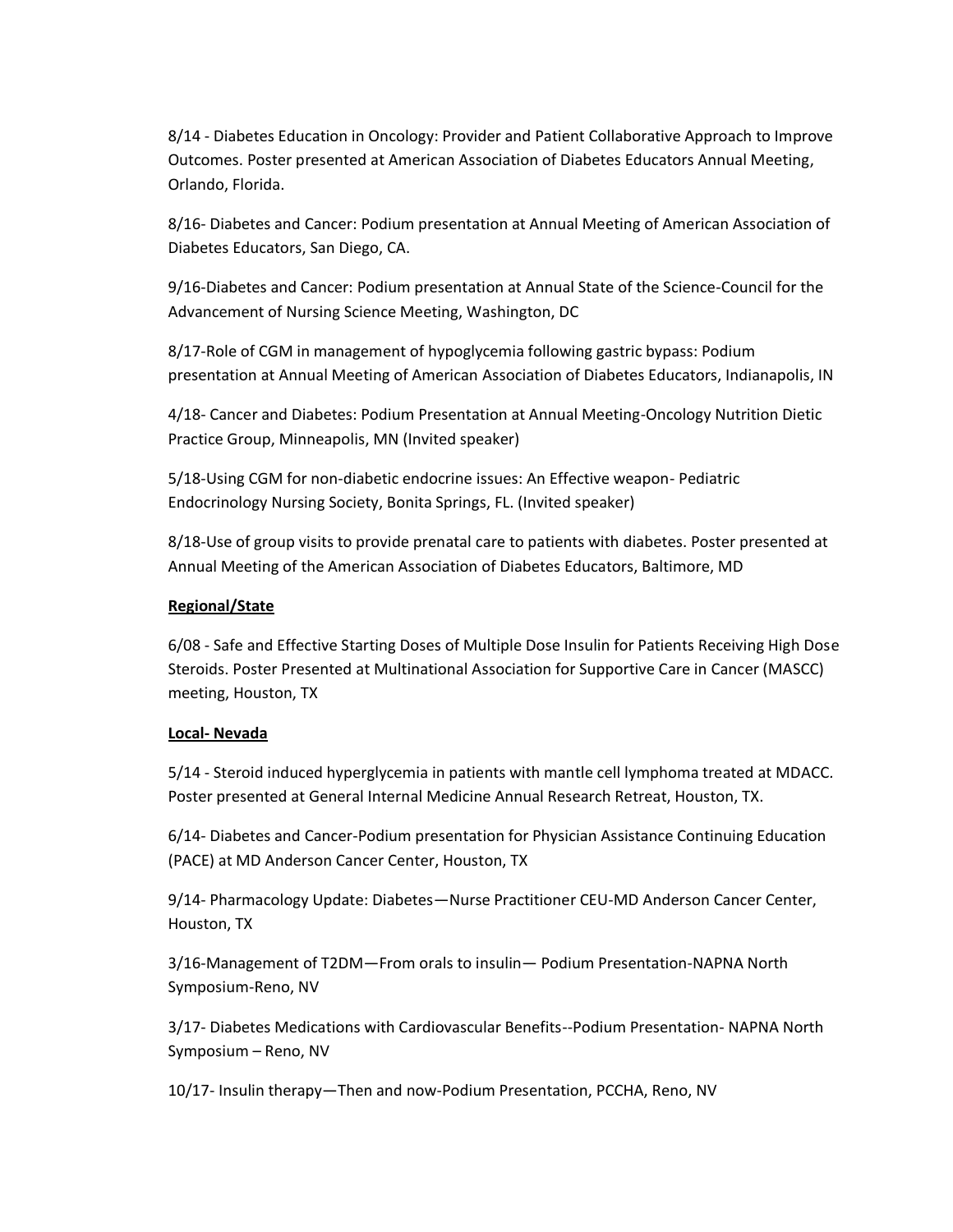10/17-Diabetes Best Practices-Podium Presentation- Nevada Primary Care Association-2017 Annual Conference, Reno, NV

12/17- Diabetes Complications and Treatment-Podium Presentation – NvHIMA Coding Roundtable, Reno, NV

3/18- Diabetes Update--Podium Presentation- NAPNA North Symposium – Reno NV

5/18- Endocrine Disorders-Podium Presentation—NvHIMA Coding conference, Reno, NV

3/2019-Diabetes Update: 2019 Standards of Care—Nevada Chronic Disease Summit, Reno, NV

### **Local- Texas**

10/19- Diabetes Medications in 2019: What's New?—North Harris Montgomery Advanced Practice Nurse Society 2<sup>nd</sup> Annual Fall Conference, Conroe, TX

9/20- Sodium Glucose Co-Transporter -2 Inhibitors: Not Just for Diabetes Anymore—Texas Nurse Practitioners 32<sup>nd</sup> Annual Conference-Dallas, TX (virtual)

### **TEACHING**

State- Nevada

8/15- Continuous Glucose Monitoring-Diabetes ECHO-Project ECHO-UNR Med, Reno, NV

4/16- Insulin therapy: What's new—Diabetes ECHO-Project ECHO- UNR Med, Reno, NV

5/17-SGLT-2 Therapy—Diabetes ECHO- Project ECHO, UNR Med, Reno, NV

5/17-Diabetes Management in Older Adults—Geriatric ECHO-Project ECHO, UNR Med, Reno, NV

10/17-Diabetes in the Older Adult: Looking beyond the numbers-Lecture—Geriatric Lecture Series, Sanford Center for Aging, UNR Med, Reno, NV

1/18- Basal-bolus Insulin Therapy—Diabetes ECHO- Project ECHO, UNR Med, Reno, NV

4/18- Adjunctive Therapy: When is it Needed?- Diabetes ECHO-Project ECHO, UNR Med, Reno, NV

6/18-GLP-1 Receptor Agonist: Should I try it?—Diabetes ECHO-Project ECHO, UNR Med, Reno, NV

9/18-SGLT2 inhibitors—Diabetes ECHO- Project ECHO, UNR Med, Reno, NV

2/2019- Gestational Diabetes—Diabetes ECHO- Project ECHO, UNR Med, Reno, NV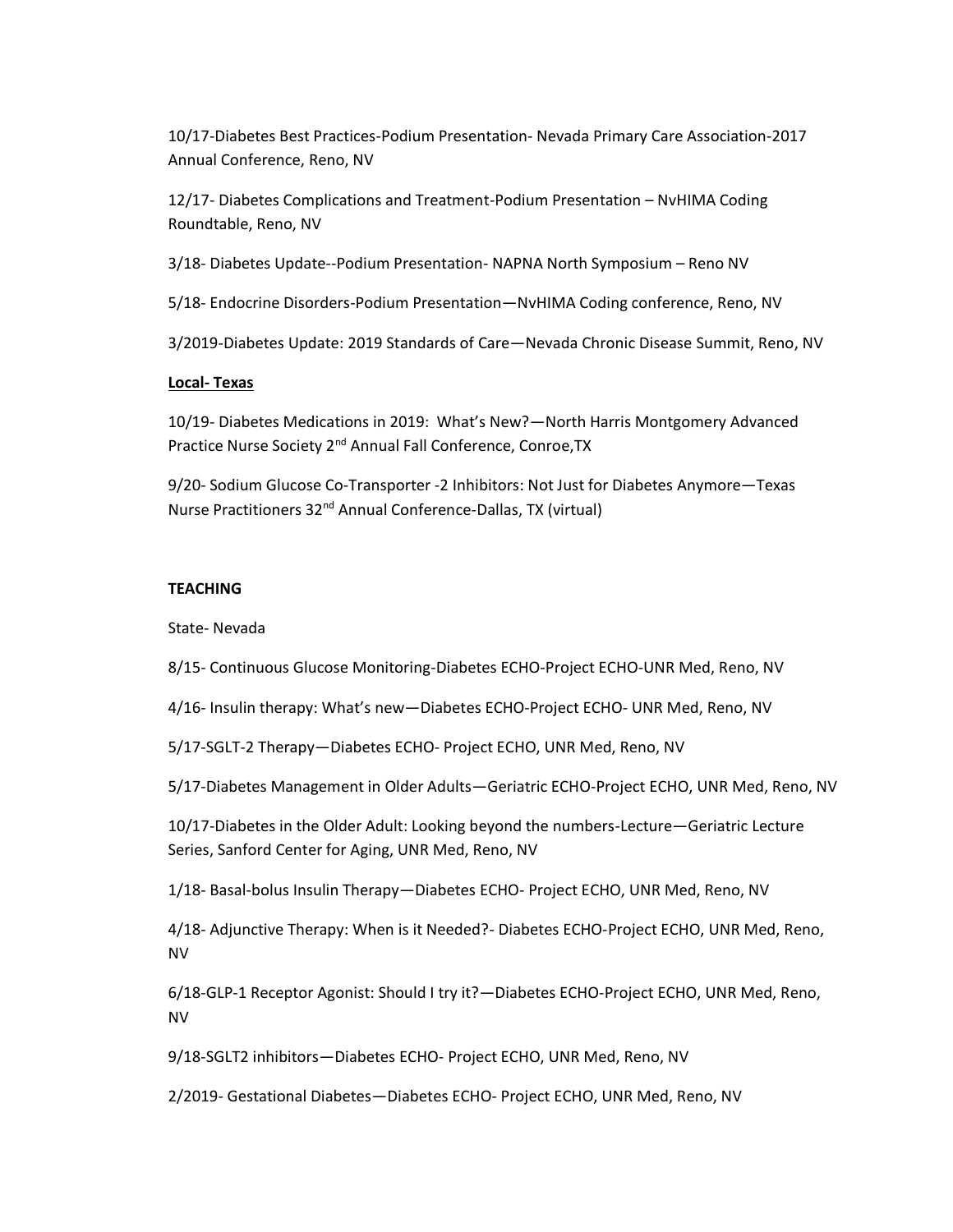3/2019- Diabetes Management Series: From Self-management to Assisted management-Geriatric lecture series-Project ECHO, UNR Med, Reno, NV

5/19—Diabetes Update: 2019 Standards of Care—Diabetes ECHO-Project ECHO, UNR Med, Reno, NV

#### UNR Med

8/15- Diabetes Medications—Podium Presentation- GIM- Grand Rounds

8/17-Inpatient Diabetes Management: A practical approach- Podium Presentation GIM Grand Rounds, Reno, NV

### Residents - Nevada

8/15- Inpatient Glycemic Control- Podium Presentation- Resident Lecture-noon conference; Renown Hospital, Reno, NV

8/16- Inpatient Glycemic Control- Podium Presentation- Resident Lecture-noon conference; Renown Hospital, Reno, NV

4/17-Diabetes Medications-Family Practice Resident Lecture-UNR Med, Reno, NV

5/17-Insulin Therapy—Family Practice Resident Lecture- UNR Med, Reno, NV

10/17- Insulin Therapy—Lecture- DIME Study Residents, UNR Med, Reno, NV

2/19- Diabetes—Med Student Lecture, UNR Med, Reno, NV

2/19- Diabetes Management--Family Practice Resident Lecture-UNR Med, Reno, NV

### Orvis School of Nursing

11/15-Chronic Disease Management-Diabetes-Podium Presentation-Family Nurse Practitioner Students-UNR-Reno, NV

12/16-Chronic Disease Management-Diabetes-Podium Presentation-Family Nurse Practitioner Students-UNR-SON, NV

10/17-Chronic Disease Management-Diabetes-Podium Presentation-Family Nurse Practitioner Students-UNR-SON, NV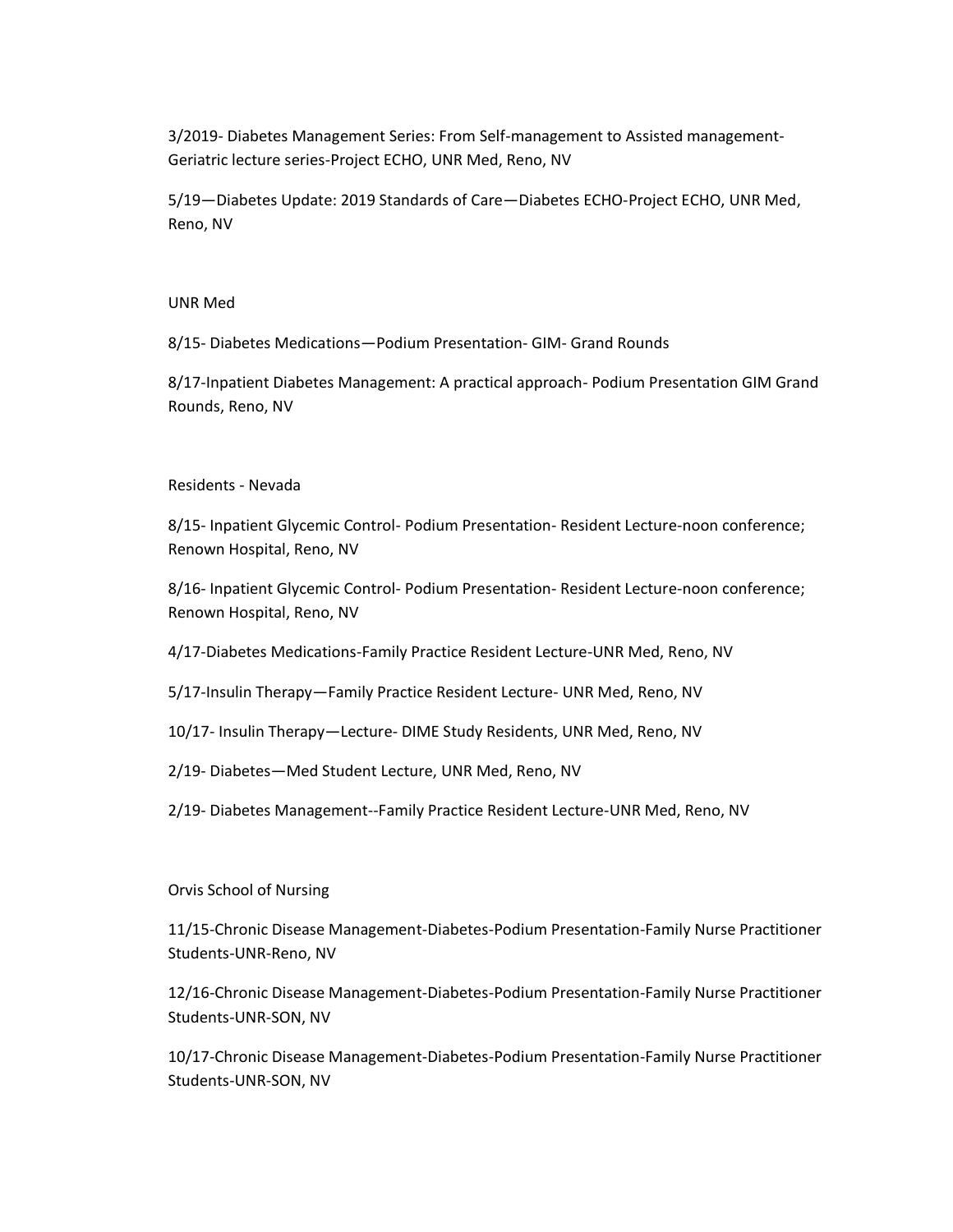4/18-Diabetes: A matter of the heart—Podium Presentation—Mae Orvis Symposium-UNR School of Nursing—Reno, NV

### **Cizik School of Nursing**

7/19- Diabetes Putting it all Together- Podium Presentation—Diagnostics-Graduate Nursing-**UTCSON** 

### **PROFESSIONAL SERVICE**

### **Consultations**

University of Nevada-DIME study-2016 & 2017

## **Media Spokesperson for AADE (2016 to present)**

11/2016- Diabetes Forecast—patient provider relationship (published 2/2017) 2/2017- The Diabetes Council.com- online published interview 4/2017- WebMD—overcoming fears of self-injecting 6/2017-Newsmax Health- importance of blood glucose monitoring 6/2017-HealthMonitor (Diabetes Issue)-How to get patients with T2DM to take medications as prescribed 8/2017-EverydayHealth.com-Top diabetes management challenges answered 11/2017-AADE Holiday Tip Sheet 12/2017-US News and World Report-7 Stress Busting Holiday Tips for People with diabetes 12/2017-Healthy Women: Don't let diabetes ruin your holidays 12/2017-Doctor Radio "The Rehab Show" –Sirrus Radio—Diabetes and the Holidays 2/2018- Pharmacy Today-Diabetes and Ramada 4/2018-Costco Connection-Being Sick with Diabetes 6/2018-Diabetes Forecast-Hypoglycemia Unawareness 8/2018- Healthline—The state of Type 2 diabetes: When health becomes a full-time job 10/2018- On Track Diabetes- Dangers of Rationing Insulin 2/2019- KTVN Channel 2 News-Ask the Doctor- Pre-diabetes 9/2019- EverydayHealth.com-CBD for T2DM: What are the benefits and risk? 7/2020- diatribe - Women's Health: Diabetes and Periods 9/2020- EverydayHealth.com- Type 2 diabetes: Satisfy Your Sweet Tooth 9/2020- EverydayHealth.com- What Certified Diabetes Care and Education Specialist Want You to Known About Managing Type 2 Diabetes

### **Editorial Boards/Panels**

Peer reviewer Clinical Advisor 2014-2018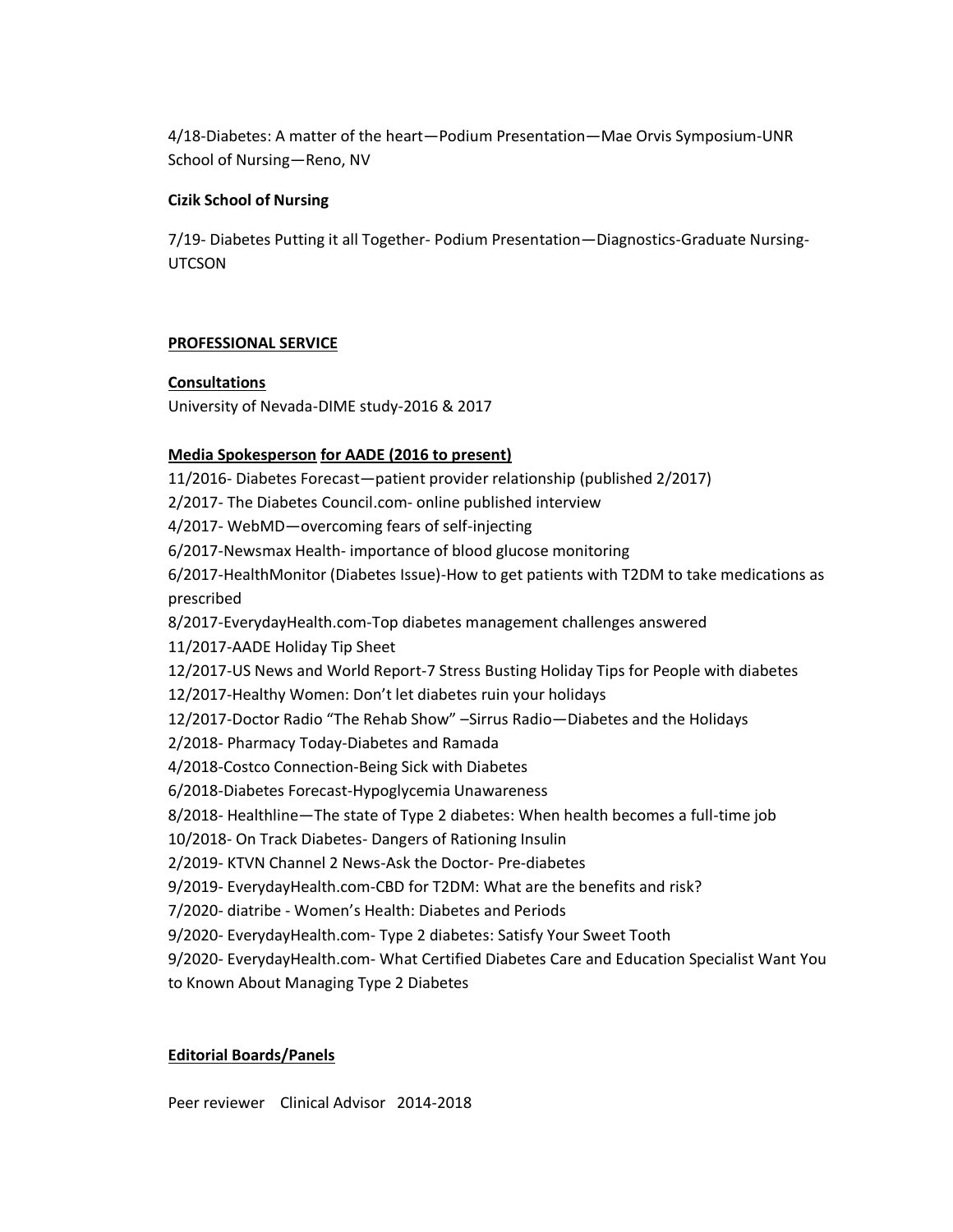Peer reviewer Diabetes Therapeutics and Technology 2014-2018 Peer reviewer Journal of Diabetes 2015- current Peer reviewer Diabetes Spectrum 2019-

### **Professional Service**

| Association of Diabetes Care and Education<br>Specialist--Research Committee             | Member                                 | 2016-present                 |
|------------------------------------------------------------------------------------------|----------------------------------------|------------------------------|
| <b>Glycemic Oncology Nursing Cooperative</b><br><b>Network</b><br>Diabetes Spectrum      | Member/Chair<br><b>Editorial Board</b> | 2014-present<br>2019-present |
| Journal on Active Aging                                                                  | Invited columnist                      | 2018-present                 |
| DiaThrive                                                                                | Blogger                                | 2019-present                 |
| Association of Diabetes Care and Education<br>Specialist                                 | <b>Board of Directors</b>              | $2021 -$                     |
| <b>Professional Memberships</b><br>Association of Diabetes Care and Education Specialist |                                        | 2007-present                 |
| Sigma Theta Tau International, Zeta Pi Chapter                                           |                                        | 2012-present                 |
| <b>American Nurses Association</b>                                                       | 2014-present                           |                              |
| Council for the Advancement of Nursing Science                                           |                                        | 2016-2018                    |
| <b>American Diabetes Association</b>                                                     |                                        | 2019-present                 |
| National League for Nursing                                                              |                                        | 2019-                        |
| American Association of Colleges of Nursing                                              | 2019-                                  |                              |

# **Institutional Service**

| Institution                      | <b>Committee</b>                      | <b>Role</b> | <b>Inclusive Dates</b> |
|----------------------------------|---------------------------------------|-------------|------------------------|
| Henry Ford Hospital              | Mid-level Providers Council           | President   | 2005                   |
| <b>MD Anderson Cancer Center</b> | Nurse Practitioner Orientation Member |             | 2007-2009              |
|                                  |                                       |             |                        |

Committee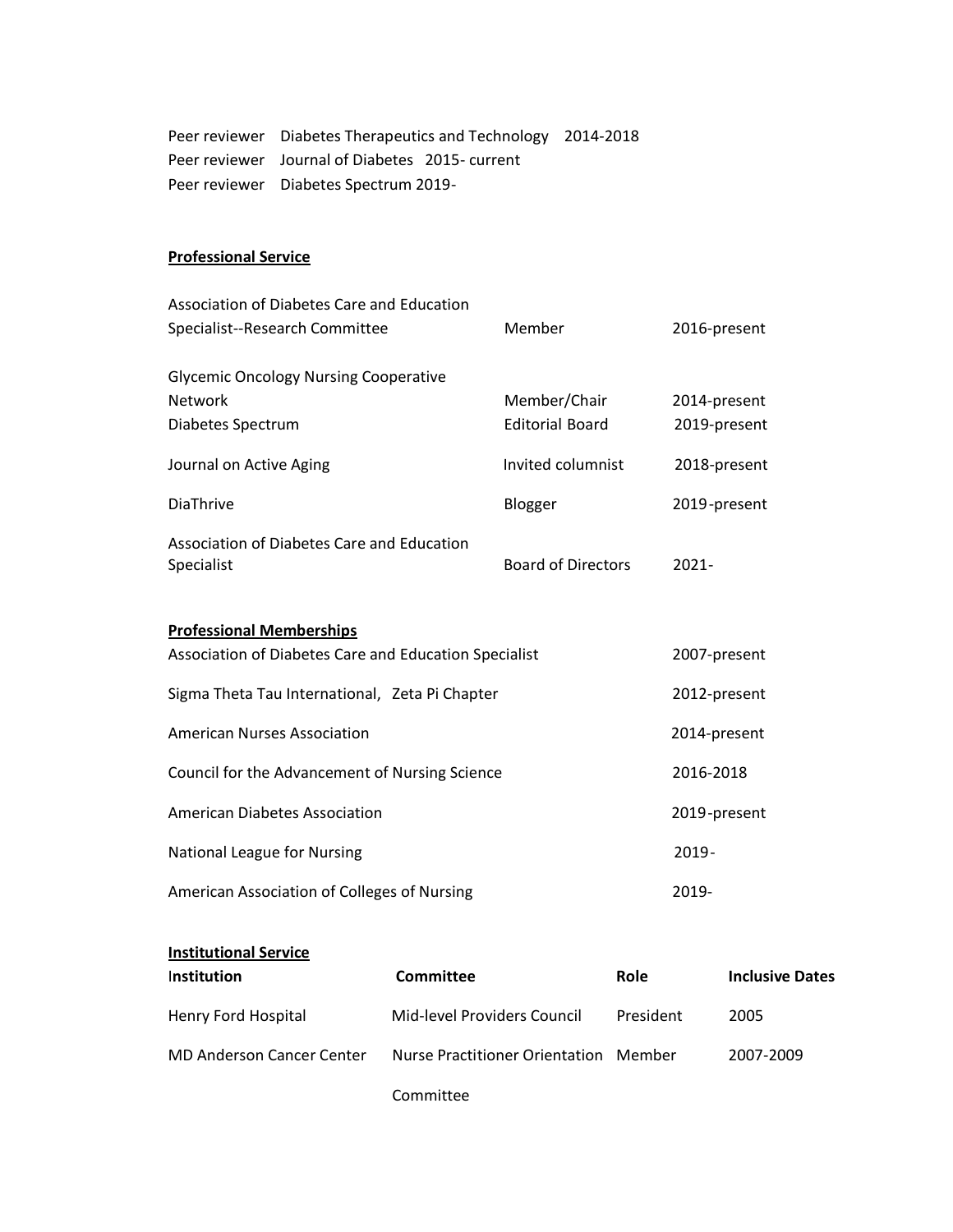| University of Nevada           | <b>Faculty Senate</b>                  | Member | 2018-2019 |
|--------------------------------|----------------------------------------|--------|-----------|
| University of Nevada           | Women in Medicine & Science Leadership |        | 2018-2019 |
| University of Nevada           | <b>Coordinator Diversity</b>           |        | 2019      |
| University of Nevada           | <b>ICS Operating Committee</b>         |        | 2018-2019 |
| <b>Faculty Recruitment Com</b> | UTH-CSON Research Dept                 |        | 2019      |

### **Community Service (past to current)**

| Organization                           | Committee | Role      | <b>Inclusive Dates</b> |
|----------------------------------------|-----------|-----------|------------------------|
| Camp Lotta Hope                        |           | Volunteer | 2007                   |
| African Cancer Care Inc.               |           | Volunteer | 2010-2012              |
| Lone Star Assoc. of Charitable Clinics |           | Volunteer |                        |

### **OPTIONAL APPENDICES**

#### **Courses Taught**

Lead Instructor, Advanced Health Assessment. University of Detroit-Mercy, 2002

Lead Instructor, Nursing Pathophysiology. University of Detroit-Mercy, 2004

Assistant Instructor, Evaluation & Application of Research-UTCSON, Fall 2019

Assistant Instructor, Nursing Research and Epidemiology for Evidence-Based Practice- UTCSON, Fall 2019

Assistant Instructor, Nursing Research and Epidemiology for Evidence-Based Practice for Advance Practice Nursing, Fall 2019

Co-Lead Instructor, Adv. Physical Examination & Differential Diagnosis-Didactic, UTCSON, Fall 2019

Lead instructor, Adv. Physical Examination & Differential Diagnosis-Didactic, UTCSON, Spring 2020

Lead Instructor, Nursing Research and Epidemiology for Evidence-Based Practice for Advance Practice Nursing, UTCSON, Spring 2020